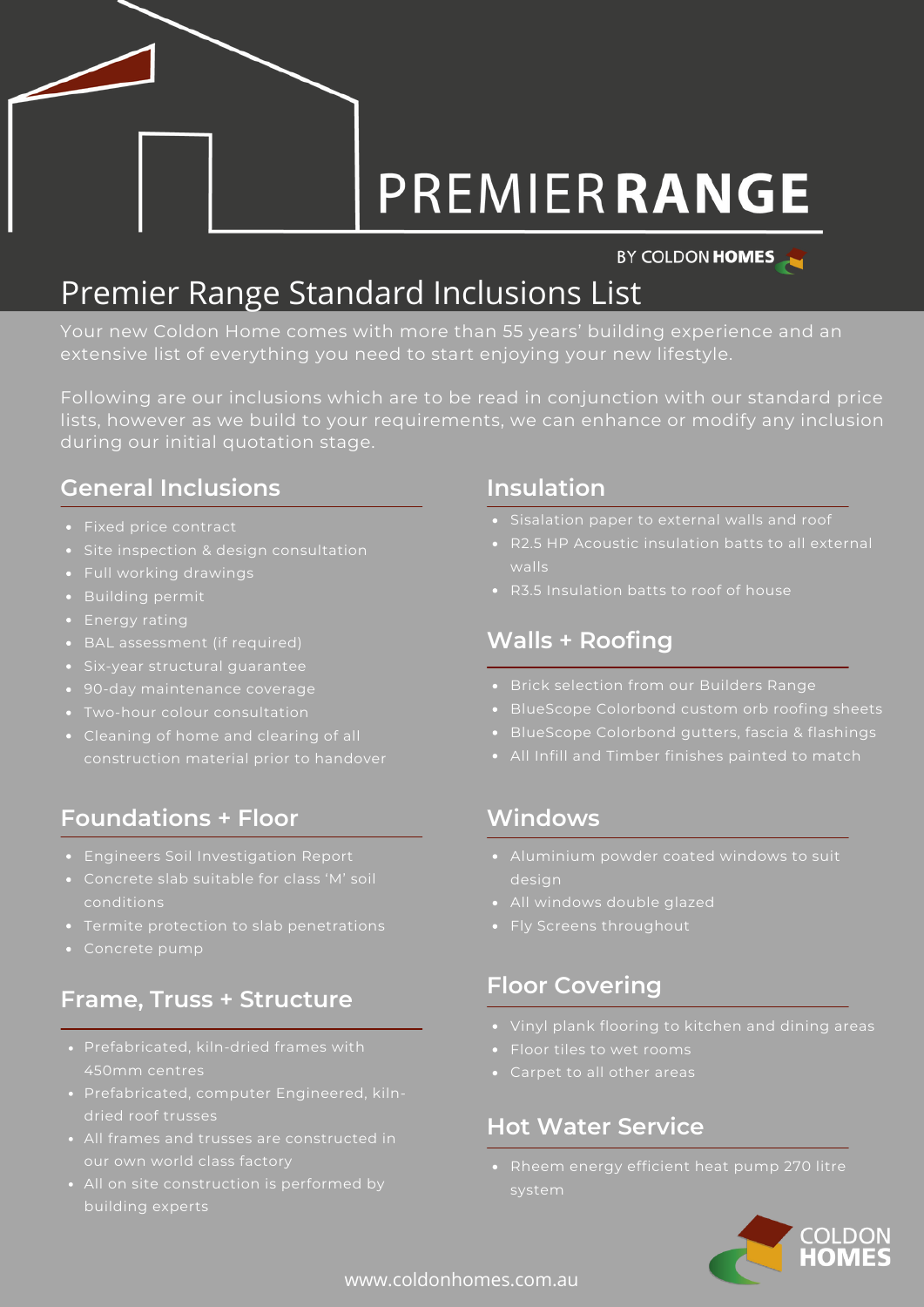# **PREMIERRANGE**

#### BY COLDON HOMES

## Premier Range Standard Inclusions List

- Front door: Hume XN5 clear glazed solid core
- 
- Lockwood entrance locksets to external hinged
- Internal doors: Painted flush panel
- 
- Panel lift Colorbond garage door (design

#### **Painting**

- internal colours. Three coat paint system for sheen acrylic topcoat)
- skirts and architraves (Wattyl acrylic sealer
- Two coat paint system for ceilings (Wattyl professional tintable ceiling paint)
- Wattyl Solarguard paint

#### **Kitchen**

- 
- prefinished doors
- Provisions made for dishwasher and fridge as indicated
- 
- Westinghouse 60cm fan forced oven and cooktop
- Westinghouse 60cm two speed slide-out range hood

#### **Doors Bathroom**

- doors & shelves
- 
- 
- Fibreglass bath with moulded arm rests
- selection
- 
- close seat
- 

#### **Electrical**

- LED downlights to living areas and batten lights with globe and shade to all other areas
- 
- Safety switches at meter box
- 
- 
- 
- Panel lift door motor to homes with garages

#### **Tiling**

- benches, vanity units, bath, shower and trough
- bathrooms, ensuite, WC & laundry
- Skirting Same as the floor tile selection to the



www.coldonhomes.com.au